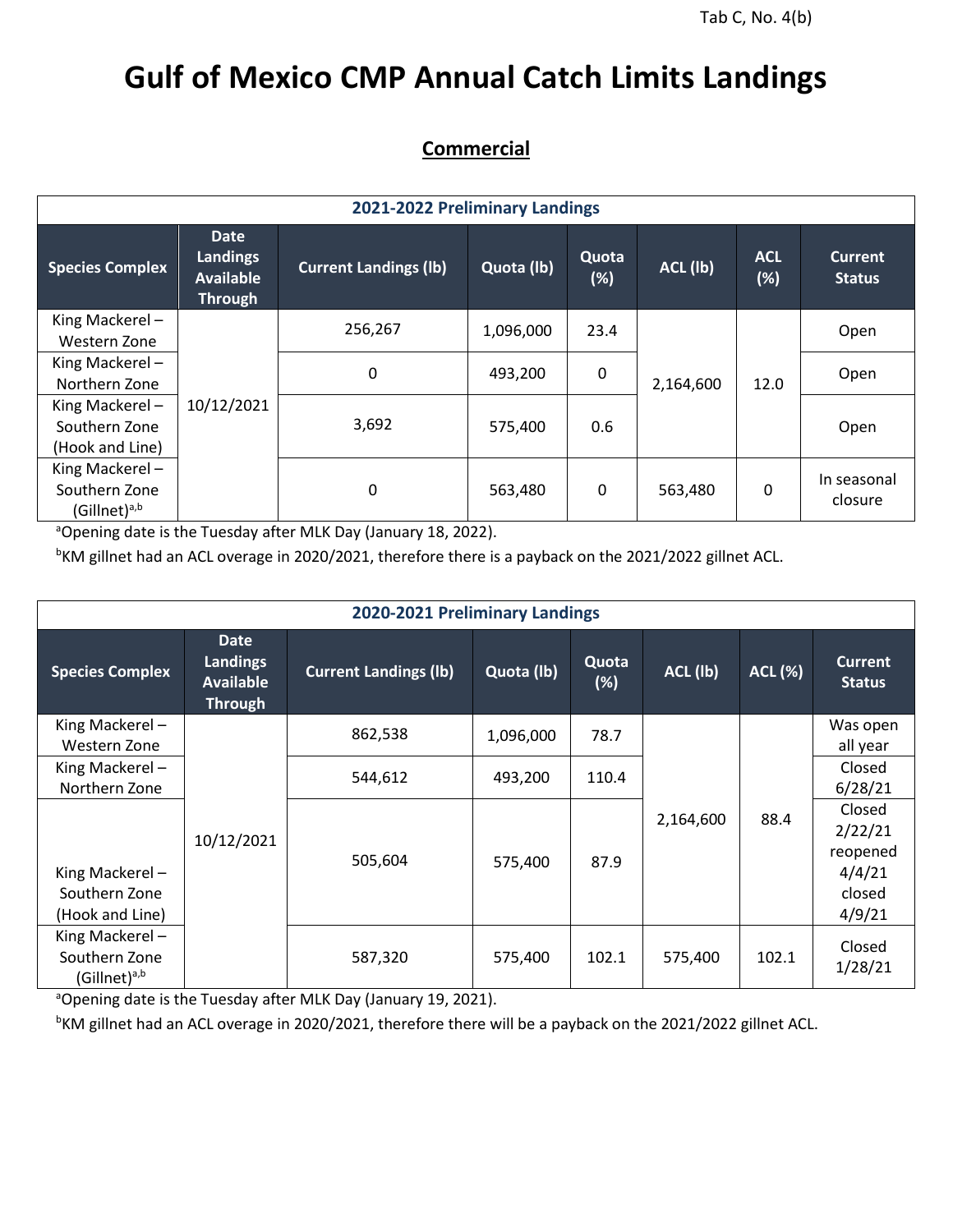## **Recreational**

| 2020-2021 Preliminary Landings (Ib) by Two-month Wave |         |              |                    |         |         |              |                          |           |                      |                                 |
|-------------------------------------------------------|---------|--------------|--------------------|---------|---------|--------------|--------------------------|-----------|----------------------|---------------------------------|
| <b>Species</b><br><b>Complex</b>                      | Jul-Aug | Sept-<br>Oct | Nov-<br><b>Dec</b> | Jan-Feb | Mar-Apr | May-<br>June | <b>Total</b><br>Reported | ACL (lb)  | <b>ACL</b><br>$(\%)$ | <b>Current</b><br><b>Status</b> |
| King Mackerel                                         | 684,841 | 139,203      | 213,599            | 122,521 | 245,032 | 279,439      | 1,684,635                | 5,810,000 | 29.0                 | Was<br>open<br>all year         |

Note: The recreational fishing year for king mackerel is July 1 through June 31.

\*2021 recreational landings include data from MRIP or MRFSS calibrated to MRIP and Headboat from January 1 to June 30, 2021. LA creel landings are available from January 1 through August 4, 2021. No TPWD landings for 2021 are available. 2020 recreational landings are complete.

| 2019-2020 Final Landings (Ib) by Two-month Wave |         |          |                |         |         |              |                          |           |                   |                                 |
|-------------------------------------------------|---------|----------|----------------|---------|---------|--------------|--------------------------|-----------|-------------------|---------------------------------|
| <b>Species</b><br><b>Complex</b>                | Jul-Aug | Sept-Oct | <b>Nov-Dec</b> | Jan-Feb | Mar-Apr | May-<br>June | <b>Total</b><br>Reported | ACL (lb)  | <b>ACL</b><br>(%) | <b>Current</b><br><b>Status</b> |
| King<br>Mackerel                                | 400,976 | 354,319  | 118,487        | 226,733 | 263,662 | 258,157      | 1,622,334                | 5,810,000 | 27.9              | Was<br>open<br>all year         |

Note: The recreational fishing year for king mackerel is July 1 through June 31.

\*2020 and 2019 recreational landings are complete.